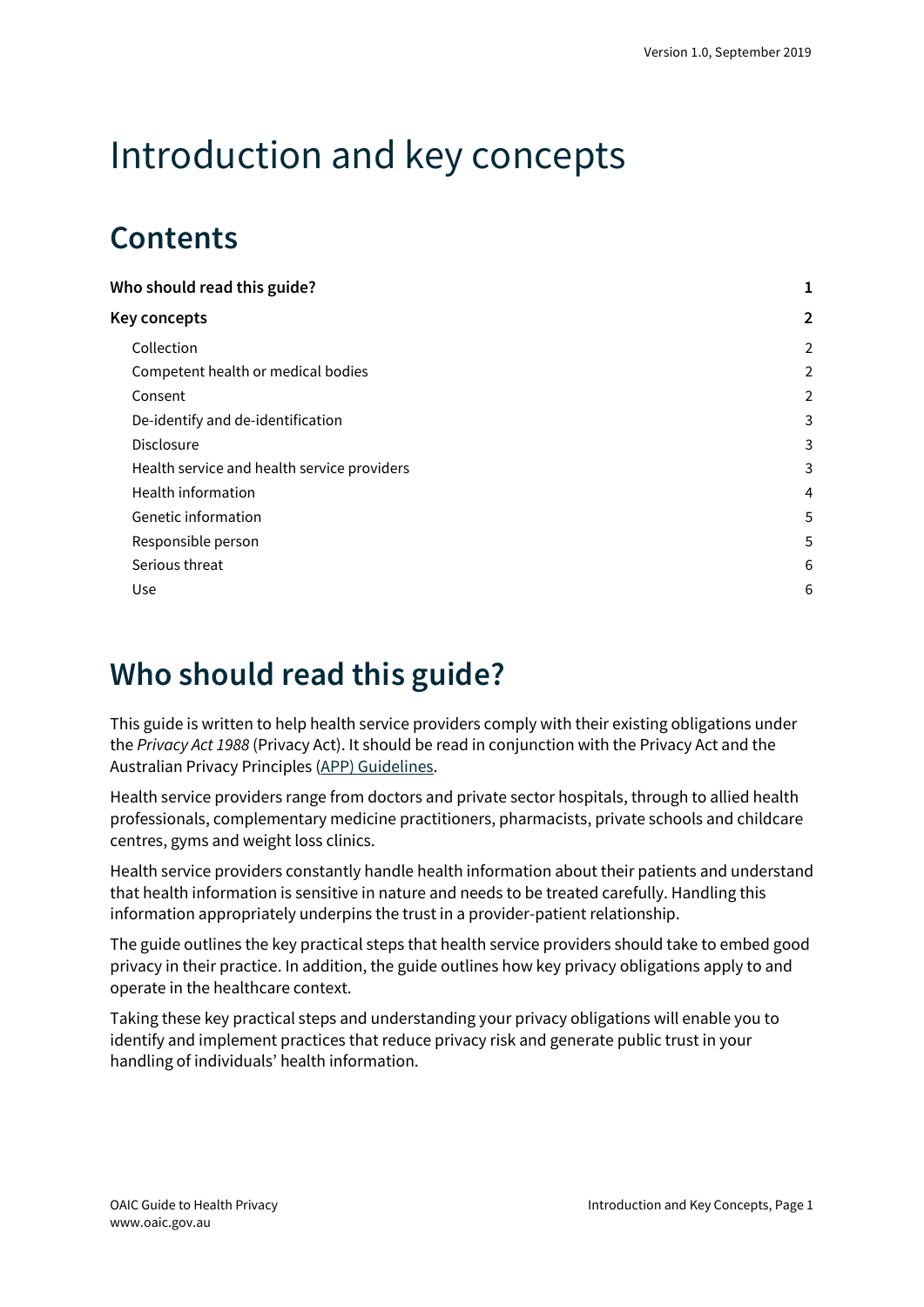# <span id="page-1-0"></span>**Key concepts**

### <span id="page-1-1"></span>Collection

Collection means gathering, acquiring or obtaining personal information for inclusion in a record or generally available publication. In practice, you collect health information about a patient if you receive health information from the patient, or from another source, and you retain it.

Examples of collection include:

- recording what a patient says, or recording your opinion about what a patient has said
- requiring a patient to complete a form requesting details such as name, address, date of birth and medical history
- keeping a specialist report provided by a patient for inclusion in the patient's medical record
- taking physical or biological samples from a patient and labelling these with the patient's name or other identifier
- storing video footage, photographs or audio recordings in which a patient can be reasonably identified
- keeping emails or other correspondence containing personal information about a patient.

## <span id="page-1-2"></span>Competent health or medical bodies

The Privacy Act does not specify which bodies are 'competent health or medical bodies'. Examples could include medical boards and other rule-making bodies recognised in an applicable Australian law.

#### <span id="page-1-3"></span>Consent

Consent can be either express or implied. Express consent is given explicitly, either orally or in writing by an affirmative, unambiguous act. Implied consent arises where you can infer from the circumstances, and the conduct of the patient, that consent is being given to the handling of the health information.

The key elements of consent are:

- the individual is adequately informed before giving consent
- the individual gives consent voluntarily
- the individual has the capacity to understand and communicate consent
- the consent is current and
- the consent is specific.

Consent, as discussed in this guide, applies to a patient's decisions about how you handle the patient's health information. It does not refer to consent to receiving treatment. In practice, consent to the handling of health information and consent to treatment often occur at the same time, though they are distinct authorities by a patient to different things.

[Chapter B: Key concepts](https://www.oaic.gov.au/privacy/australian-privacy-principles-guidelines/chapter-b-key-concepts/) of the APP Guidelines contains a more detailed discussion of 'consent'.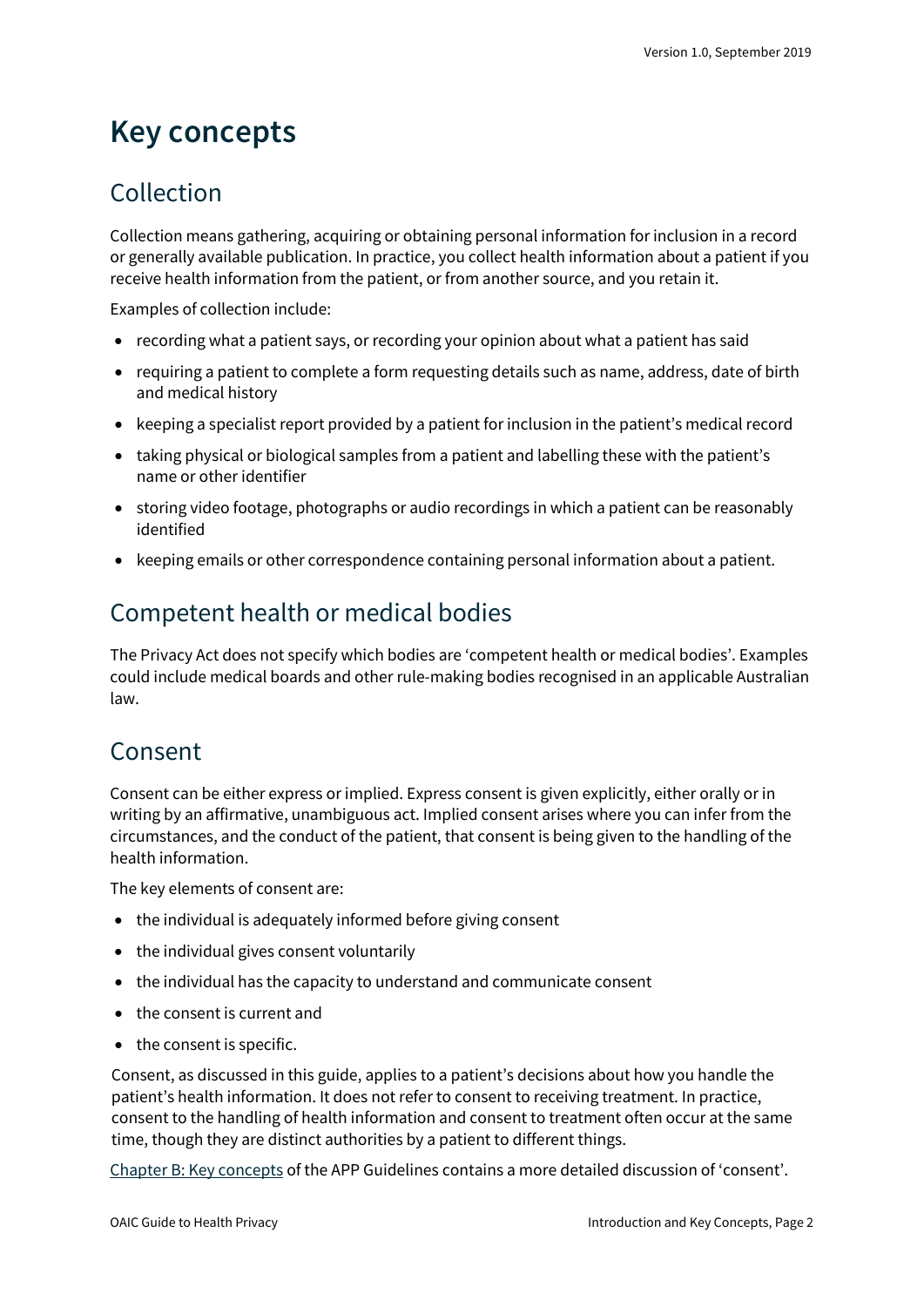### <span id="page-2-0"></span>De-identify and de-identification

Personal information is de-identified once the information is no longer about an identifiable individual or an individual who is reasonably identifiable. De-identified information is not 'personal information'.

Generally, de-identification includes two steps:

- removing personal identifiers, such as name, address, date of birth or other identifying information, and
- removing or altering other information that may allow an individual to be identified, for example, because of a rare characteristic of the individual, or a combination of unique or remarkable characteristics that enable identification.

De-identification may not altogether remove the risk that an individual can be re-identified. There may, for example, be a possibility that another dataset or other information could be matched with the de-identified information. The risk of re-identification must be actively assessed and managed to mitigate this risk. Relevant factors to consider when determining whether information has been effectively de-identified could include the cost, difficulty, practicality and likelihood of reidentification.

For further information on how to de-identify information, and how to manage and mitigate the risk of re-identification, see [De-identification and the Privacy Act.](https://oaic.gov.au/privacy/guidance-and-advice/de-identification-and-the-privacy-act/)

#### <span id="page-2-1"></span>**Disclosure**

You disclose health information when you make it accessible to others outside your organisation and you release the subsequent handling of that information from your effective control. This includes giving health information to a related body corporate.

Examples of disclosure include:

- sharing health information with another health service provider or individual
- providing health information to an unintended recipient
- displaying a computer screen so that health information can be read by someone else, for example, at a reception counter or in an office.

#### <span id="page-2-2"></span>Health service and health service providers

'Health service' means:

- an activity performed in relation to an individual that is intended or claimed (expressly or otherwise) by the individual or person performing it:
	- − to assess, maintain or improve the individual's health
	- − where the individual's health cannot be maintained or improved to manage the individual's health
	- − to diagnose the individual's illness, disability or injury
	- − to treat the individual's illness, disability or injury or suspected illness, disability or injury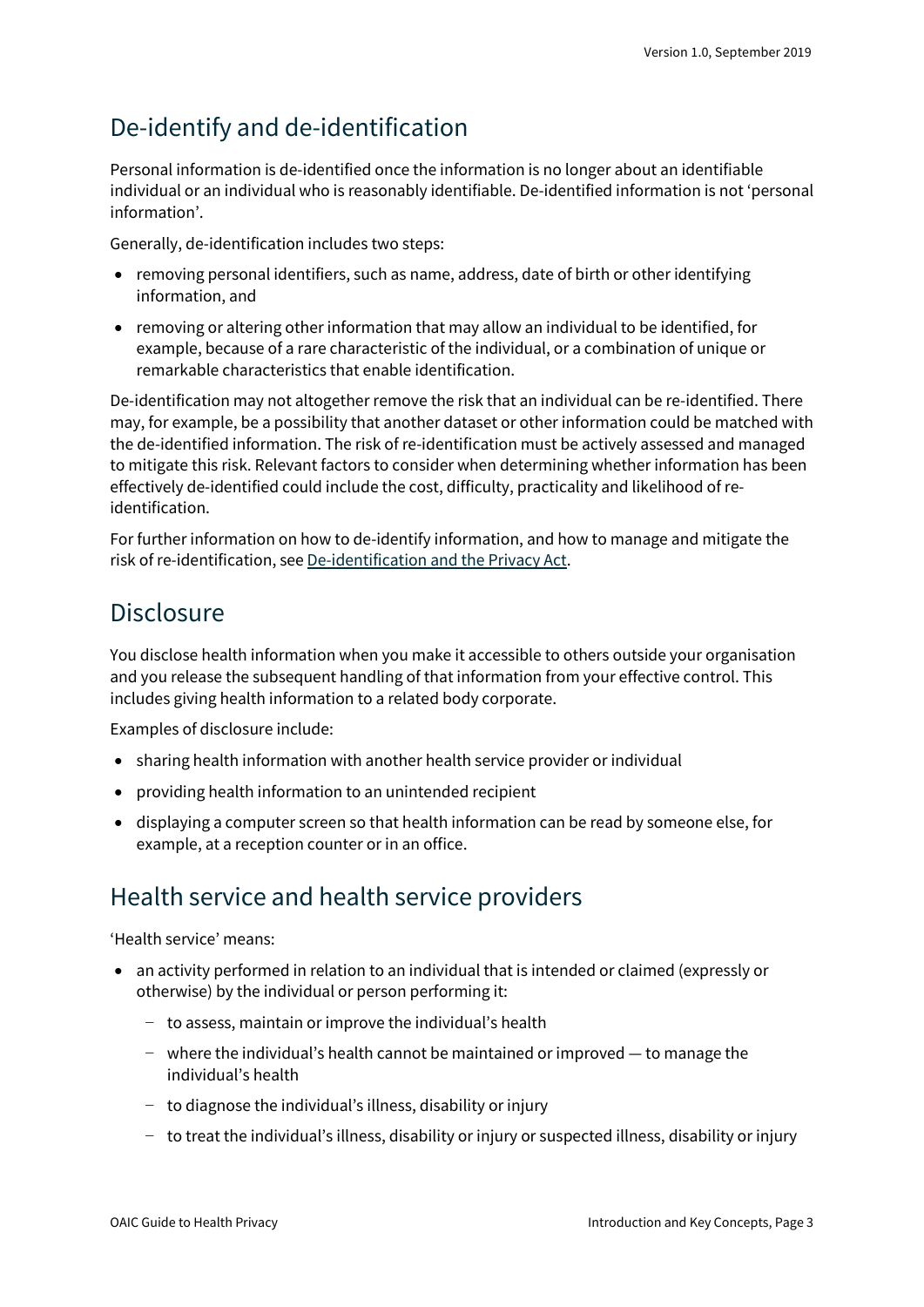- − to record the individual's health for the purpose of assessing, maintaining, improving or managing the individual's health
- the dispensing on prescription of a drug or medicinal preparation by a pharmacist.

These activities include those taking place in the course of providing aged care, palliative care or care for a person with a disability.

Some examples of health service providers covered by the Privacy Act include:

- general practitioners and medical specialists
- private hospitals and day procedure centres
- pharmacists
- other health and allied health professionals such as psychologists, dentists, physiotherapists, podiatrists, occupational and speech therapists, optometrists and audiologists
- private aged care and palliative care facilities
- pathology and radiology services
- complementary medicine practitioners, including herbalists, naturopaths, chiropractors, massage therapists, nutritionists, and traditional Chinese medicine practitioners
- health services provided in the non-government sector, such as phone counselling services or drug and alcohol services
- private schools and childcare centres
- disability service providers (where they handle health information)
- gyms and weight loss clinics
- blood and tissue banks
- assisted fertility and IVF clinics
- health services provided via the Internet (eg counselling, advice, medicines), telehealth and health mail order companies.

#### <span id="page-3-0"></span>Health information

Al[l personal information](https://oaic.gov.au/privacy/australian-privacy-principles-guidelines/chapter-b-key-concepts/#personal-information) collected in the course of providing a health service is considered health information under the Privacy Act. Health information is ['sensitive information'](https://oaic.gov.au/privacy/australian-privacy-principles-guidelines/chapter-b-key-concepts/#sensitive-information) under the Privacy Act, meaning that some stricter requirements apply when handling it.

'Health information' means:

- information or an opinion about:
	- − the health, including an illness, disability or injury, (at any time) of an individual
	- − an individual's expressed wishes about the future provision of health services to him or her
	- − a health service provided, or to be provided, to an individual

that is also personal information

• other personal information collected to provide, or in providing a health service to an individual. This includes personal details such as a patient's name, address, admission and discharge dates, billing information and Medicare number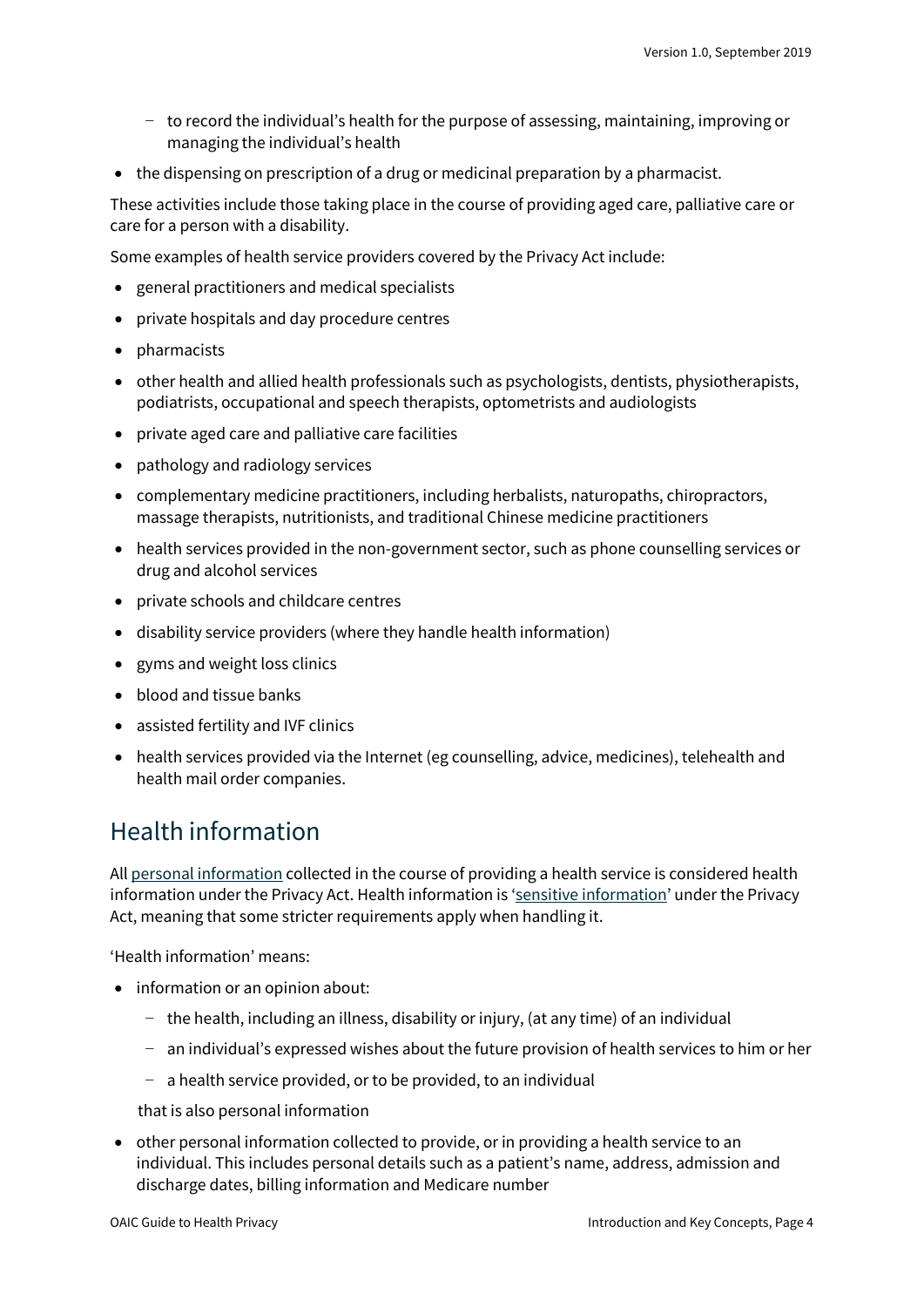- other personal information collected in connection with the donation, or intended donation, by an individual of his or her body parts, organs or body substances
- genetic information about an individual in a form that is, or could be, predictive of the health of that individual or a genetic relative of the individual.

Examples of health information include:

- information about an individual's physical or mental health
- notes of an individual's symptoms or diagnosis and the treatment given
- specialist reports and test results
- physical or biological samples where they could be linked to a patient (for example where labelled with the patient's name or other identifier)
- appointment and billing details
- prescriptions and other pharmaceutical purchases
- dental records
- records held by a fitness club about an individual
- an individual's healthcare identifier when it is collected to provide a health service
- any other personal information (such as information about an individual's date of birth, gender, race, sexuality or religion), collected for the purpose of providing a health service.

#### <span id="page-4-0"></span>Genetic information

Genetic information is ['sensitive information'](https://oaic.gov.au/privacy/australian-privacy-principles-guidelines/chapter-b-key-concepts/#sensitive-information) under the Privacy Act, meaning that some stricter requirements apply when handling it. Genetic information that is 'about an individual in a form that is, or could be, predictive of the health of the individual or a genetic relative of the individual' is also considered health information.

#### <span id="page-4-1"></span>Responsible person

Where a patient is a child or lacks physical and/or mental capacity, information about the patient can, in certain circumstances, be collected from or disclosed to a 'responsible person'. A 'responsible person' for a patient includes:

- a parent of the patient
- a child or sibling of the patient (who is at least 18 years old)
- spouse or de facto partner of the patient
- a patient's relative (if the relative is over 18 years old and part of the patient's household)
- the patient's guardian
- a person exercising an enduring power of attorney granted by the patient that is exercisable in relation to decisions about the patient's health
- a person who has an intimate personal relationship with the patient or
- a person nominated by the patient to be contacted in the case of emergency.